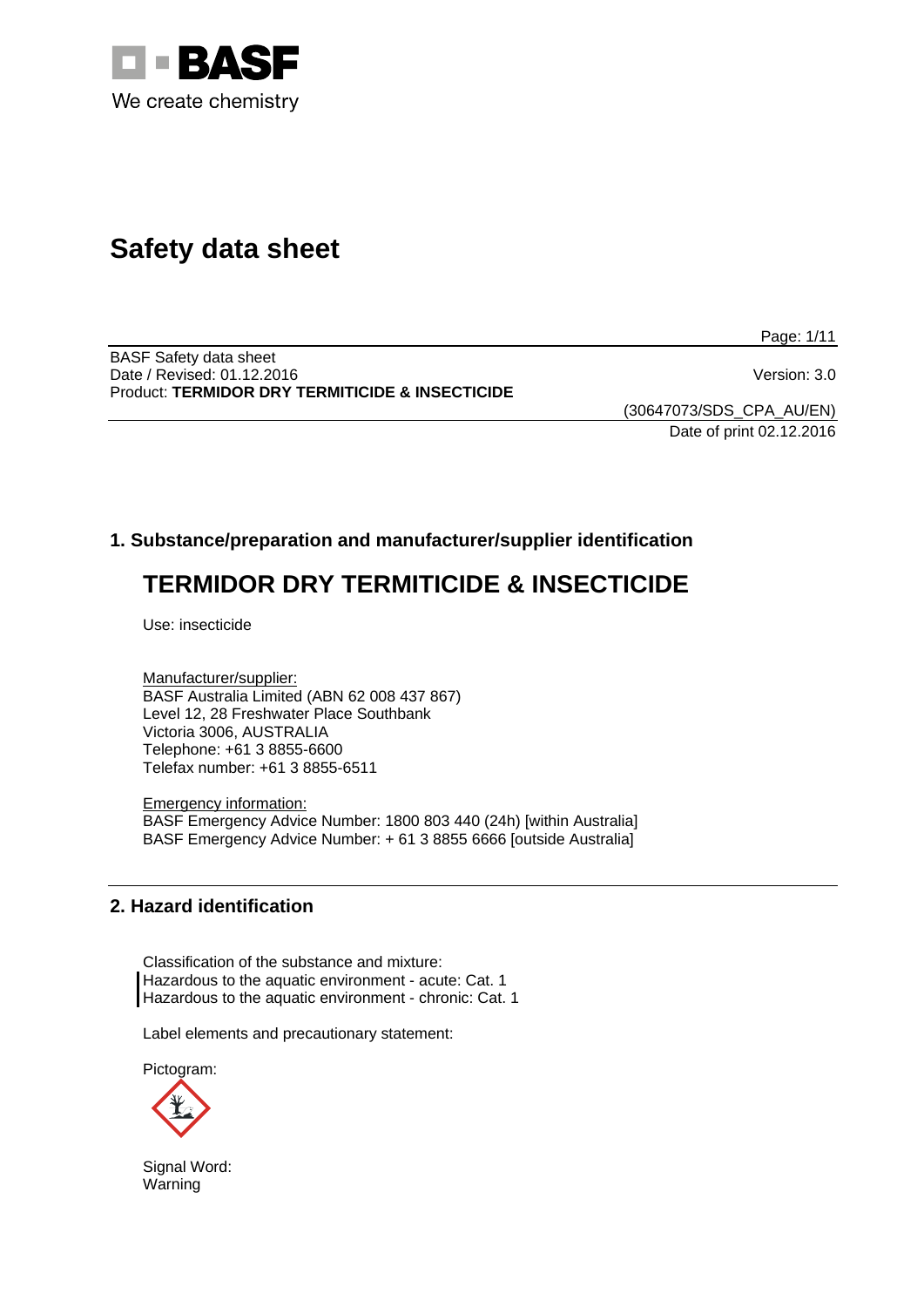BASF Safety data sheet Date / Revised: 01.12.2016 **Version: 3.0** Product: **TERMIDOR DRY TERMITICIDE & INSECTICIDE**

Page: 2/11

(30647073/SDS\_CPA\_AU/EN)

Date of print 02.12.2016

Hazard Statement: Very toxic to aquatic life. Very toxic to aquatic life with long lasting effects.

Precautionary Statements (Response): Collect spillage.

Precautionary Statements (Disposal): Dispose of contents/container to hazardous or special waste collection point.

Other hazards which do not result in classification: See section 12 - Results of PBT and vPvB assessment. If applicable information is provided in this section on other hazards which do not result in classification but which may contribute to the overall hazards of the substance or mixture.

# **3. Composition/information on ingredients**

#### **Chemical nature**

insecticide

Hazardous ingredients

Fipronil

Content (W/W): 0.5 % CAS Number: 120068-37-3 Acute Tox.: Cat. 2 (Inhalation - dust) Acute Tox.: Cat. 3 (oral) Acute Tox.: Cat. 3 (dermal) STOT RE (Central nervous system): Cat. 1 Aquatic Acute: Cat. 1 Aquatic Chronic: Cat. 1

# **4. First-Aid Measures**

General advice: Remove contaminated clothing.

If inhaled: Keep patient calm, remove to fresh air.

On skin contact: Wash thoroughly with soap and water.

On contact with eyes: Wash affected eyes for at least 15 minutes under running water with eyelids held open.

On ingestion: Rinse mouth and then drink plenty of water.

Note to physician: Symptoms: No significant reaction of the human body to the product known. Treatment: Symptomatic treatment (decontamination, vital functions).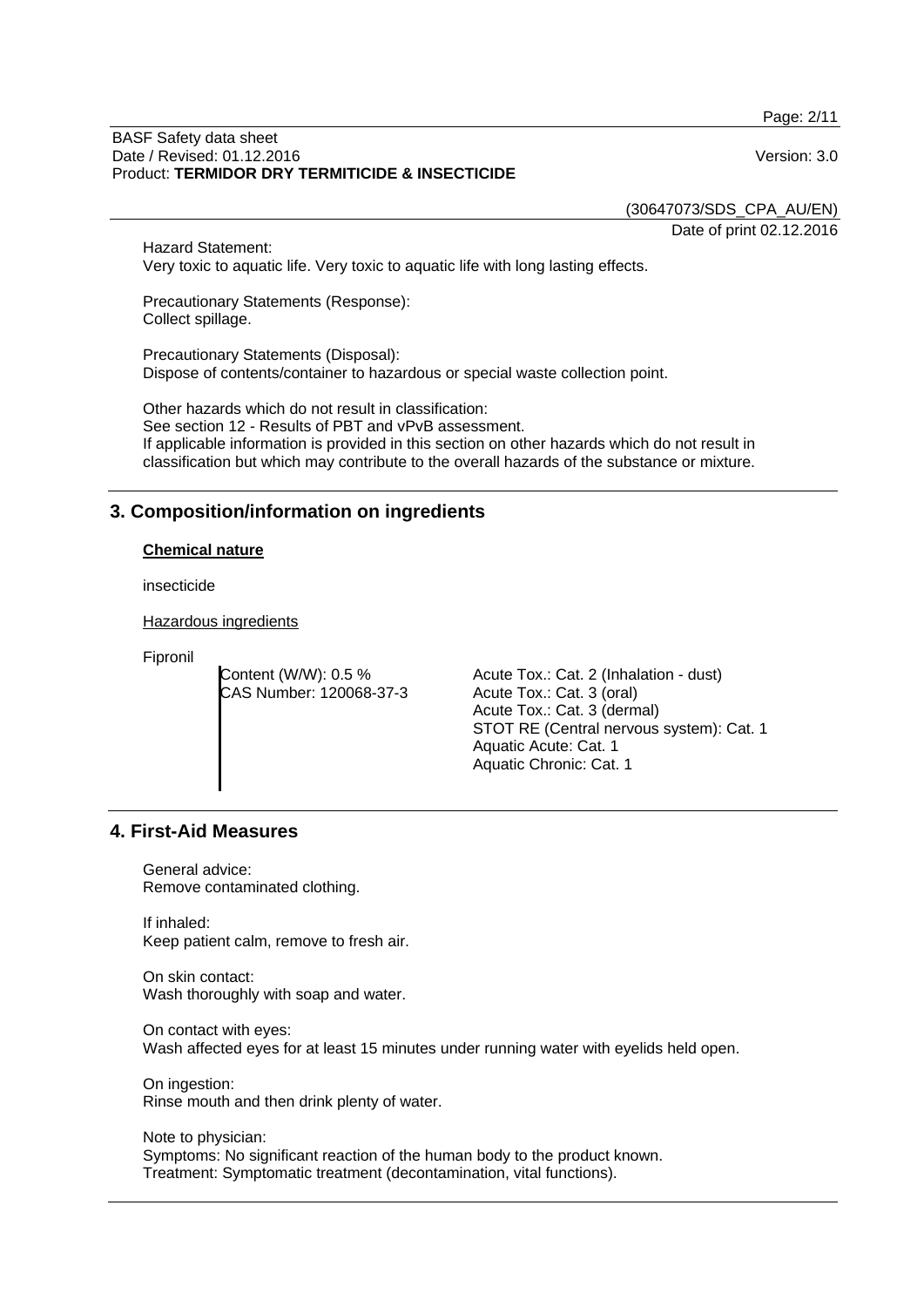Page: 3/11

#### BASF Safety data sheet Date / Revised: 01.12.2016 **Version: 3.0** Product: **TERMIDOR DRY TERMITICIDE & INSECTICIDE**

(30647073/SDS\_CPA\_AU/EN)

Date of print 02.12.2016

# **5. Fire-Fighting Measures**

Suitable extinguishing media: water spray, dry powder, foam

Unsuitable extinguishing media for safety reasons: water jet, carbon dioxide

Specific hazards: carbon monoxide, carbon dioxide, nitrogen oxides The substances/groups of substances mentioned can be released in case of fire.

Special protective equipment: Wear self-contained breathing apparatus and chemical-protective clothing.

Further information:

In case of fire and/or explosion do not breathe fumes. Keep containers cool by spraying with water if exposed to fire. Collect contaminated extinguishing water separately, do not allow to reach sewage or effluent systems. Dispose of fire debris and contaminated extinguishing water in accordance with official regulations.

# **6. Accidental Release Measures**

Personal precautions:

Use personal protective clothing. Avoid contact with the skin, eyes and clothing. Avoid dust formation.

Environmental precautions:

Do not discharge into the subsoil/soil. Do not discharge into drains/surface waters/groundwater.

Methods for cleaning up or taking up:

For small amounts: Contain with dust binding material and dispose of.

For large amounts: Sweep/shovel up.

Dispose of absorbed material in accordance with regulations. Collect waste in suitable containers, which can be labeled and sealed. Clean contaminated floors and objects thoroughly with water and detergents, observing environmental regulations. Avoid raising dust.

Additional information: Attention - The product has not yet been fully tested.

# **7. Handling and Storage**

#### **Handling**

No special measures necessary if stored and handled correctly. Ensure thorough ventilation of stores and work areas. When using do not eat, drink or smoke. Hands and/or face should be washed before breaks and at the end of the shift.

Protection against fire and explosion:

Avoid dust formation. Dust can form an explosive mixture with air. Prevent electrostatic charge sources of ignition should be kept well clear - fire extinguishers should be kept handy.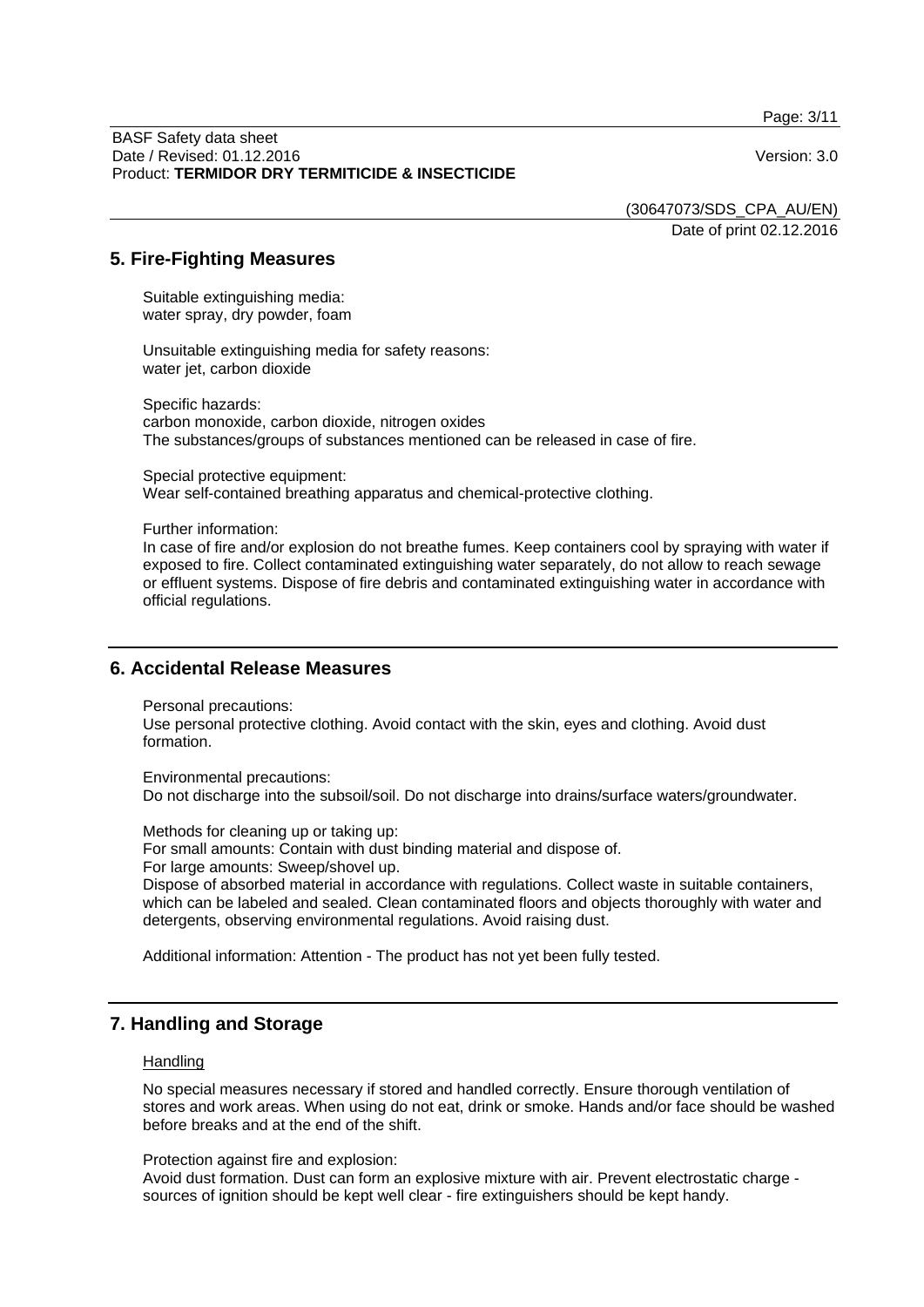Page: 4/11

#### BASF Safety data sheet Date / Revised: 01.12.2016 Version: 3.0 Product: **TERMIDOR DRY TERMITICIDE & INSECTICIDE**

(30647073/SDS\_CPA\_AU/EN) Date of print 02.12.2016

Dust explosion class: Dust explosion class 1 (Kst-value >0 up to 200 bar m s-1).

#### **Storage**

Segregate from foods and animal feeds.

Further information on storage conditions: Protect against moisture. Keep away from heat. Protect from direct sunlight.

# **8. Exposure controls and personal protection**

Components with occupational exposure limits

No occupational exposure limits known.

Personal protective equipment

Respiratory protection: Nuisance dust mask if use causes dusting.

Hand protection: PVC-coated gloves

Eye protection: Eye protection not required.

Body protection: Dustproof working clothes.

General safety and hygiene measures:

Avoid contact with the skin, eyes and clothing. In order to prevent contamination while handling, closed working clothes and working gloves should be used. Wash contaminated clothing before reuse. Gloves must be inspected regularly and prior to each use. Replace if necessary (e.g. pinhole leaks). Before eating, drinking, or smoking, wash face and hands with soap and water.

# **9. Physical and Chemical Properties**

| Form:<br>Colour:<br>Odour:<br>Odour threshold: | powder<br>white<br>odourless<br>not applicable, odour not perceivable |
|------------------------------------------------|-----------------------------------------------------------------------|
| pH value:                                      | approx. 5.0 - 7.0<br>(20 °C)                                          |
| Melting point:                                 |                                                                       |
| Boiling range:                                 | The product has not been tested.                                      |
|                                                | The product has not been tested.                                      |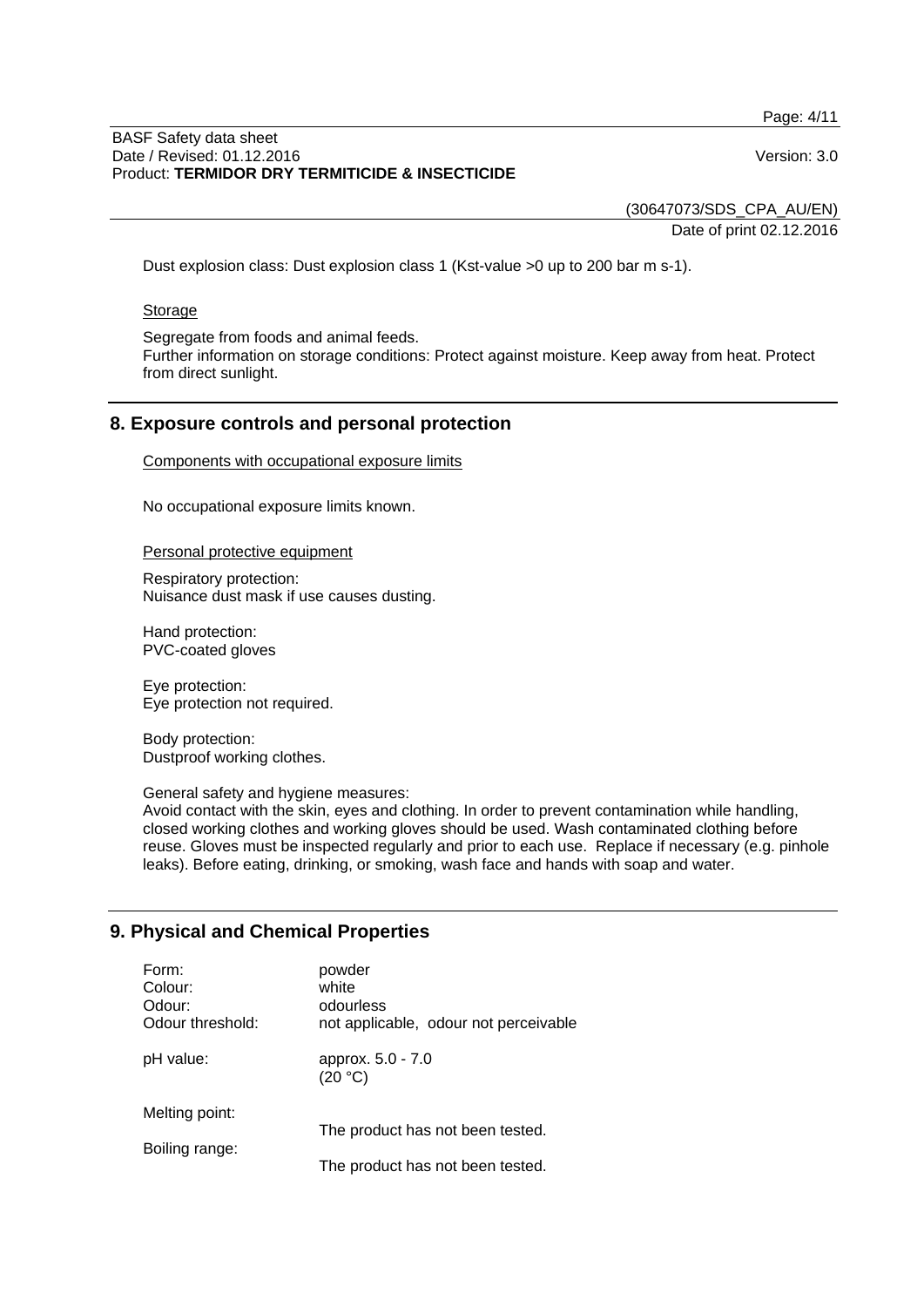Page: 5/11

#### BASF Safety data sheet Date / Revised: 01.12.2016 Version: 3.0 Product: **TERMIDOR DRY TERMITICIDE & INSECTICIDE**

|                                                                             |                                                                                                                                                                                                                       | (30647073/SDS_CPA_AU/EN)              |
|-----------------------------------------------------------------------------|-----------------------------------------------------------------------------------------------------------------------------------------------------------------------------------------------------------------------|---------------------------------------|
| Flash point:                                                                |                                                                                                                                                                                                                       | Date of print 02.12.2016              |
|                                                                             | not applicable, the product is a solid                                                                                                                                                                                |                                       |
| Evaporation rate:                                                           | not applicable                                                                                                                                                                                                        |                                       |
| Flammability (solid/gas): not highly flammable<br>Lower explosion limit:    |                                                                                                                                                                                                                       |                                       |
|                                                                             | As a result of our experience with this<br>product and our knowledge of its<br>composition we do not expect any<br>hazard as long as the product is used<br>appropriately and in accordance with<br>the intended use. |                                       |
| Upper explosion limit:                                                      |                                                                                                                                                                                                                       |                                       |
| Ignition temperature:                                                       | As a result of our experience with this<br>product and our knowledge of its<br>composition we do not expect any<br>hazard as long as the product is used<br>appropriately and in accordance with<br>the intended use. |                                       |
|                                                                             | Based on the water content the<br>product does not ignite.                                                                                                                                                            |                                       |
| Thermal decomposition:                                                      | No decomposition if stored and                                                                                                                                                                                        |                                       |
| Self ignition:                                                              | handled as prescribed/indicated.<br>Temperature: 258.0 °C<br>not self-igniting                                                                                                                                        | (Method: Directive 92/69/EEC,<br>A.16 |
| Explosion hazard:                                                           | Based on the chemical structure<br>there is no indicating of explosive<br>properties.                                                                                                                                 |                                       |
| Fire promoting properties:                                                  | Based on its structural properties<br>the product is not classified as<br>oxidizing.                                                                                                                                  |                                       |
| Vapour pressure:                                                            | not applicable                                                                                                                                                                                                        |                                       |
| Density:                                                                    | approx. 1.52 g/cm3<br>(20 °C)                                                                                                                                                                                         |                                       |
| Relative vapour density (air):<br>not applicable                            |                                                                                                                                                                                                                       |                                       |
| Solubility in water:<br>Partitioning coefficient n-octanol/water (log Pow): | dispersible<br>not applicable                                                                                                                                                                                         |                                       |
| Viscosity, dynamic:                                                         | not applicable, the product is a solid                                                                                                                                                                                |                                       |

Other Information:

If necessary, information on other physical and chemical parameters is indicated in this section.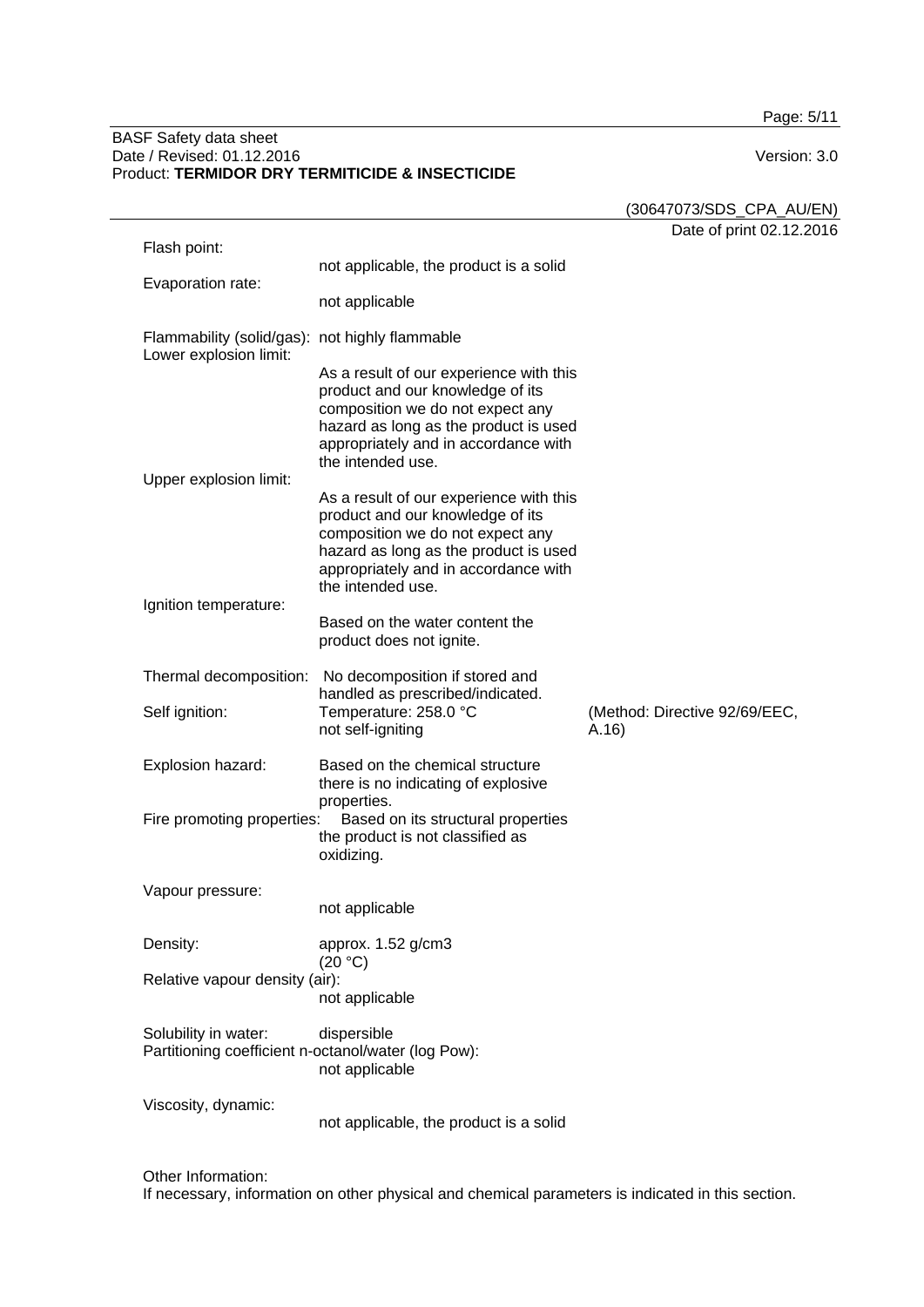Page: 6/11

(30647073/SDS\_CPA\_AU/EN) Date of print 02.12.2016

# **10. Stability and Reactivity**

Conditions to avoid: See MSDS section 7 - Handling and storage.

Thermal decomposition: No decomposition if stored and handled as prescribed/indicated.

Substances to avoid: strong bases, strong acids, strong oxidizing agents

Hazardous reactions: No hazardous reactions if stored and handled as prescribed/indicated.

Hazardous decomposition products: No hazardous decomposition products if stored and handled as prescribed/indicated.

# **11. Toxicological Information**

#### **Acute toxicity**

Assessment of acute toxicity: Virtually nontoxic by inhalation. Virtually nontoxic after a single ingestion. Virtually nontoxic after a single skin contact.

Experimental/calculated data: LD50 rat (oral): > 5,000 mg/kg (OECD Guideline 423)

LC50 (by inhalation):  $>$  5 mg/l 4 h

LD50 rat (dermal): > 5,000 mg/kg (OECD Guideline 402)

#### **Irritation**

Assessment of irritating effects: Not irritating to the skin. Not irritating to the eyes.

Experimental/calculated data: Skin corrosion/irritation rabbit: (OECD Guideline 404)

Serious eye damage/irritation rabbit: (OECD Guideline 405)

#### **Respiratory/Skin sensitization**

Assessment of sensitization: There is no evidence of a skin-sensitizing potential.

Experimental/calculated data: Buehler test guinea pig: (OECD Guideline 406)

#### **Germ cell mutagenicity**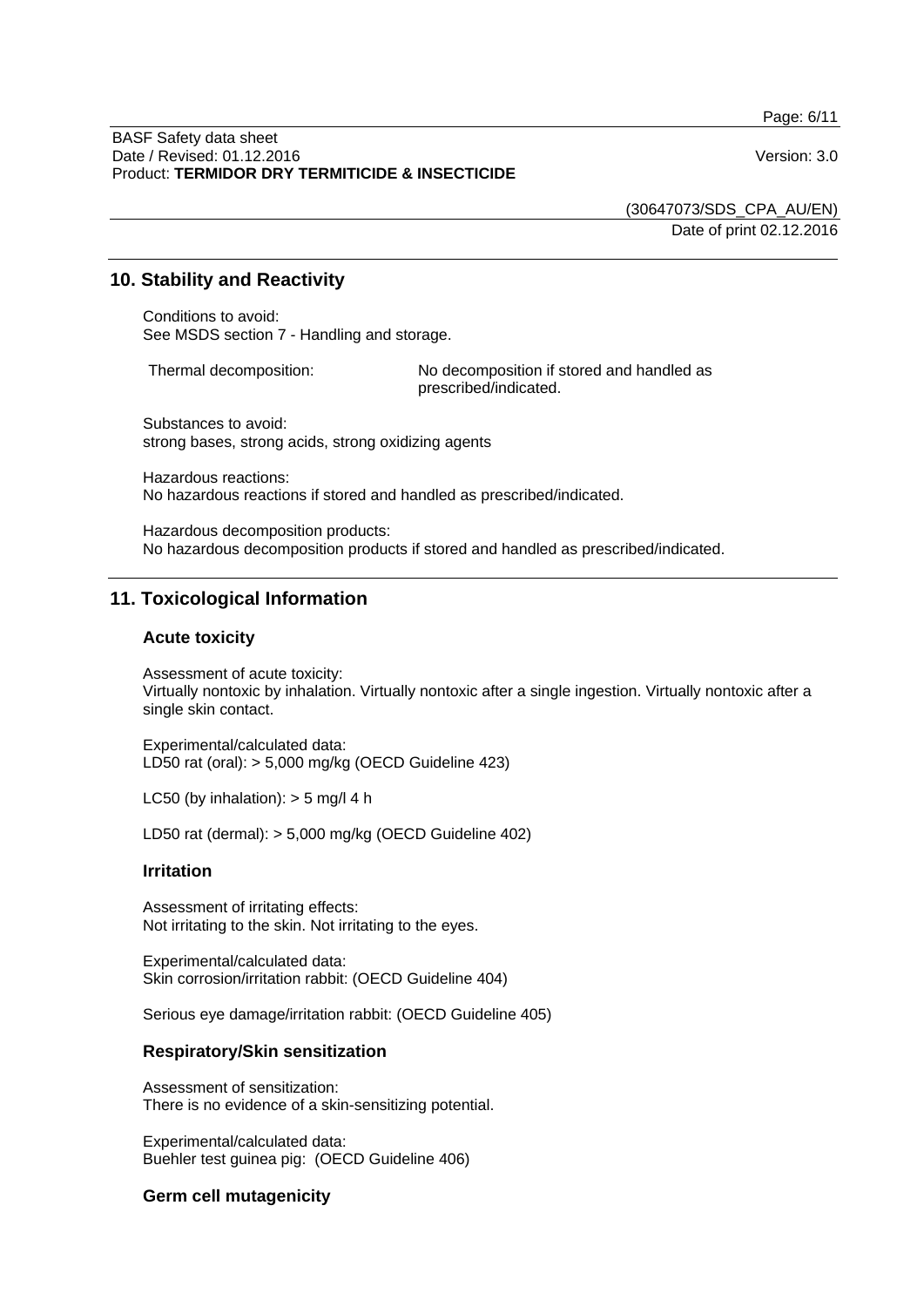Page: 7/11

#### BASF Safety data sheet Date / Revised: 01.12.2016 **Version: 3.0** Product: **TERMIDOR DRY TERMITICIDE & INSECTICIDE**

(30647073/SDS\_CPA\_AU/EN) Date of print 02.12.2016

Assessment of mutagenicity:

Mutagenicity tests revealed no genotoxic potential. The product has not been tested. The statement has been derived from the properties of the individual components.

#### **Carcinogenicity**

Assessment of carcinogenicity:

The product has not been tested. The statement has been derived from the properties of the individual components.

Information on: fipronil

Assessment of carcinogenicity:

In long-term studies in rats the substance induced thyroid tumors. In long-term studies in rodents exposed to high doses, a tumorigenic effect was found; however, these results are thought to be due to a rodent-specific liver effect that is not relevant to humans.

----------------------------------

#### **Reproductive toxicity**

Assessment of reproduction toxicity:

The product has not been tested. The statement has been derived from the properties of the individual components. The results of animal studies gave no indication of a fertility impairing effect.

#### **Developmental toxicity**

Assessment of teratogenicity:

The product has not been tested. The statement has been derived from the properties of the individual components. Animal studies gave no indication of a developmental toxic effect at doses that were not toxic to the parental animals.

# **Specific target organ toxicity (single exposure):**

Assessment of STOT single: The available information is not sufficient for the evaluation of specific target organ toxicity.

# **Repeated dose toxicity and Specific target organ toxicity (repeated exposure)**

Assessment of repeated dose toxicity: The product has not been tested. The statement has been derived from the properties of the individual components.

Information on: Fipronil Assessment of repeated dose toxicity: Causes mortality and signs of neurotoxicity through prolonged or repeated exposure. ----------------------------------

# **Aspiration hazard**

No aspiration hazard expected.

The product has not been tested. The statement has been derived from the properties of the individual components.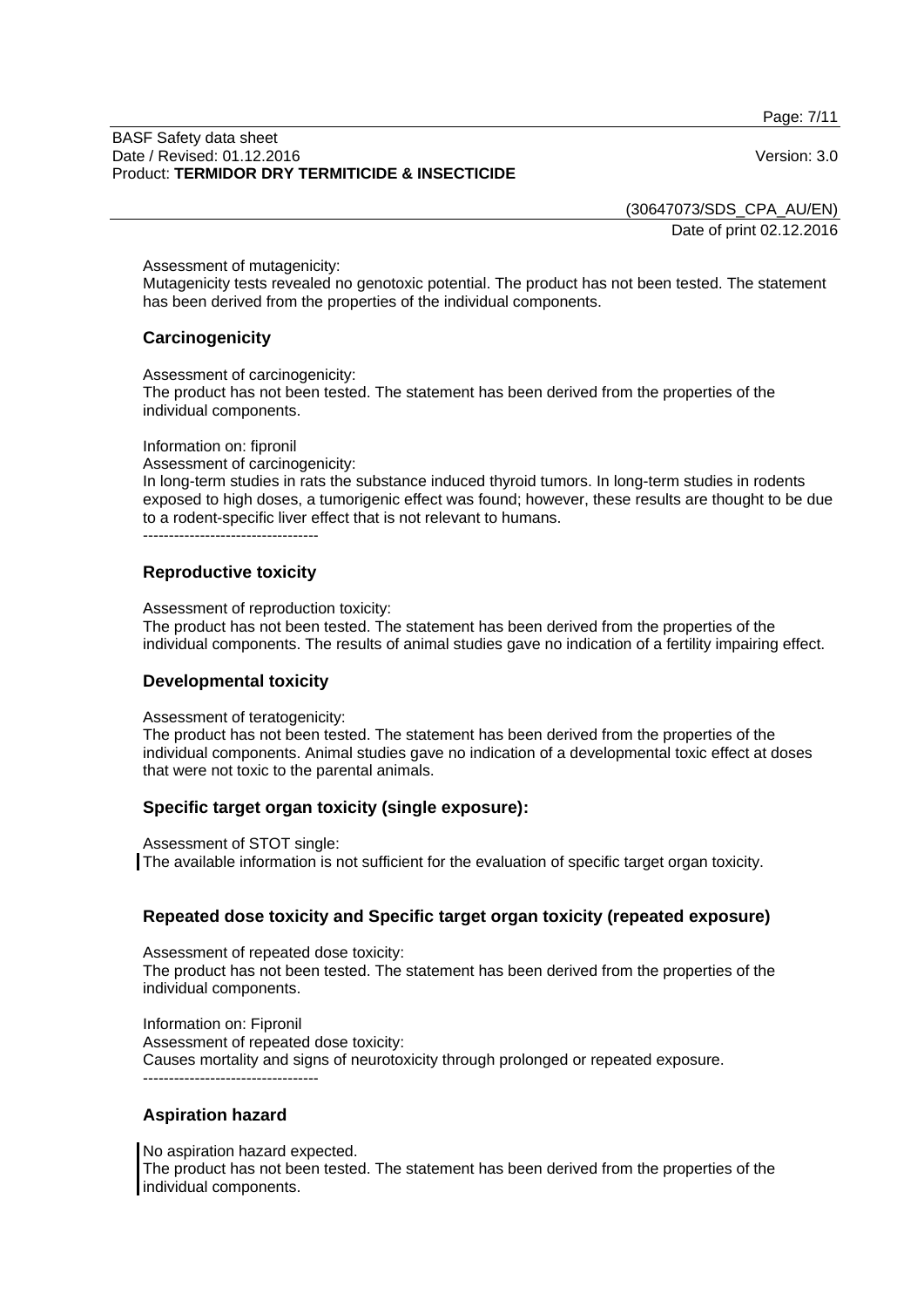Page: 8/11

#### BASF Safety data sheet Date / Revised: 01.12.2016 **Version: 3.0** Product: **TERMIDOR DRY TERMITICIDE & INSECTICIDE**

(30647073/SDS\_CPA\_AU/EN)

Date of print 02.12.2016

#### **Other relevant toxicity information**

Misuse can be harmful to health.

# **12. Ecological Information**

#### **Ecotoxicity**

Assessment of aquatic toxicity: Very toxic to aquatic organisms. May cause long-term adverse effects in the aquatic environment. The product has not been tested. The statement has been derived from the properties of the individual components.

Information on: fipronil Toxicity to fish: LC50 (96 h) 0.25 mg/l, Oncorhynchus mykiss

LC50 (96 h) 0.0852 mg/l, Lepomis macrochirus

LC50 (96 h) 0.43 mg/l, Cyprinus carpio ----------------------------------

Information on: fipronil Aquatic invertebrates: EC50 (48 h) 0.19 mg/l, Daphnia magna

LC50 (96 h) 0.00014 mg/l, Mysidopsis bahia

----------------------------------

Information on: fipronil Aquatic plants: EC50 (96 h) 0.068 mg/l (biomass), Scenedesmus subspicatus ----------------------------------

# **Mobility**

Assessment transport between environmental compartments: The product has not been tested. The statement has been derived from the properties of the individual components.

Information on: fipronil Assessment transport between environmental compartments: Following exposure to soil, adsorption to solid soil particles is probable, therefore contamination of groundwater is not expected. ----------------------------------

# **Persistence and degradability**

Assessment biodegradation and elimination (H2O): The product has not been tested. The statement has been derived from the properties of the individual components.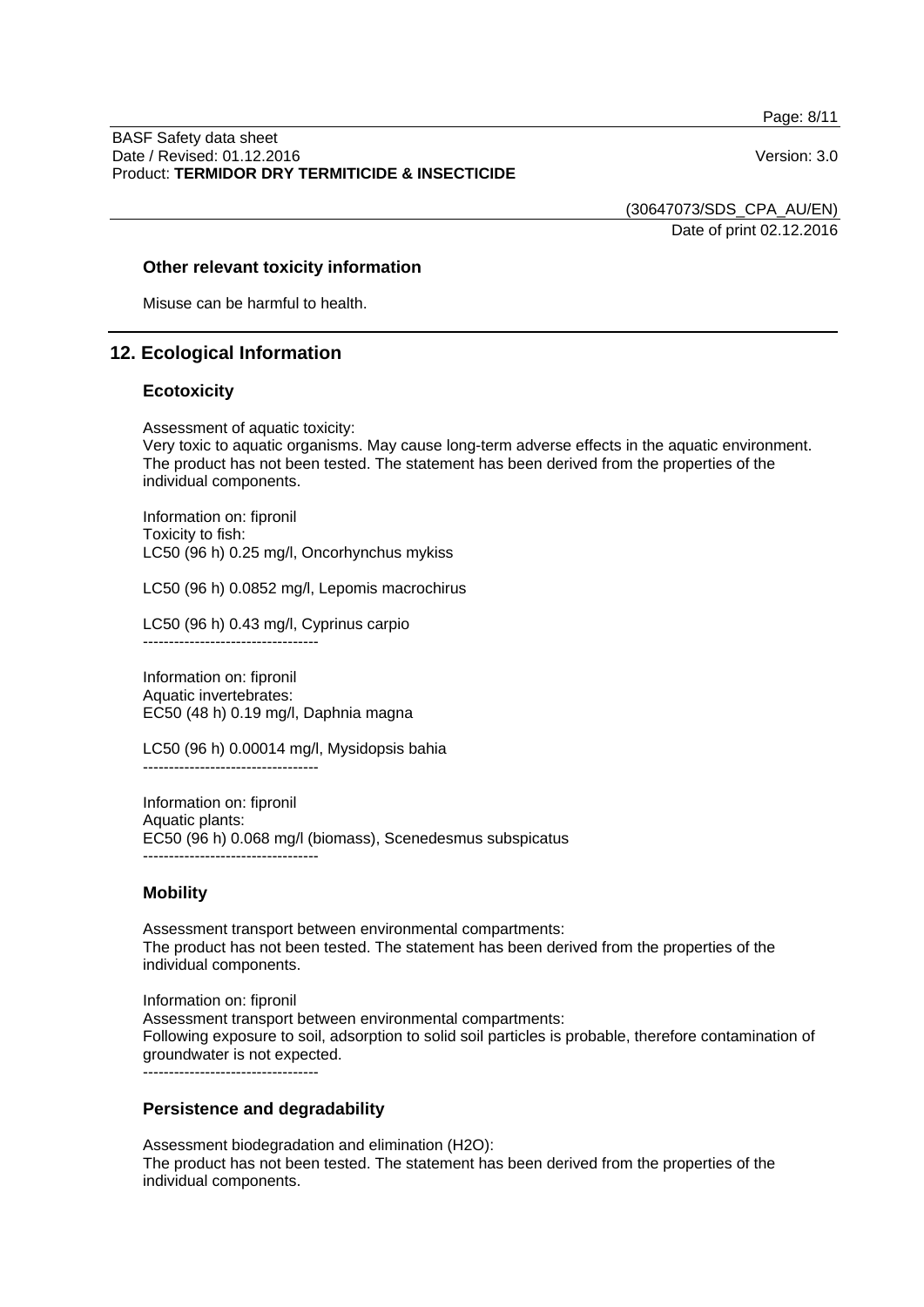Page: 9/11

#### BASF Safety data sheet Date / Revised: 01.12.2016 **Version: 3.0** Product: **TERMIDOR DRY TERMITICIDE & INSECTICIDE**

(30647073/SDS\_CPA\_AU/EN) Date of print 02.12.2016

Information on: fipronil Assessment biodegradation and elimination (H2O): Not readily biodegradable (by OECD criteria). ----------------------------------

# **Bioaccumulation potential**

Assessment bioaccumulation potential: The product has not been tested. The statement has been derived from the properties of the individual components.

Information on: fipronil Bioaccumulation potential: Bioconcentration factor: 321, Lepomis macrochirus Accumulation in organisms is not to be expected.

----------------------------------

#### **Additional information**

Other ecotoxicological advice: Do not discharge product into the environment without control.

# **13. Disposal Considerations**

Must be sent to a suitable incineration plant, observing local regulations.

Contaminated packaging: Contaminated packaging should be emptied as far as possible and disposed of in the same manner as the substance/product.

# **14. Transport Information**

#### **Domestic transport:** Hazard class: 9 Packing group: III ID number: Hazard label: 9, EHSM

Proper shipping name: ENVIRONMENTALLY HAZARDOUS SUBSTANCE, SOLID, N.O.S. (contains FIPRONIL)

# **Further information**

Hazchem Code:2Z IERG Number:47

# **Sea transport** IMDG

| Hazard class:  | 9 |
|----------------|---|
| Packing group: | Ш |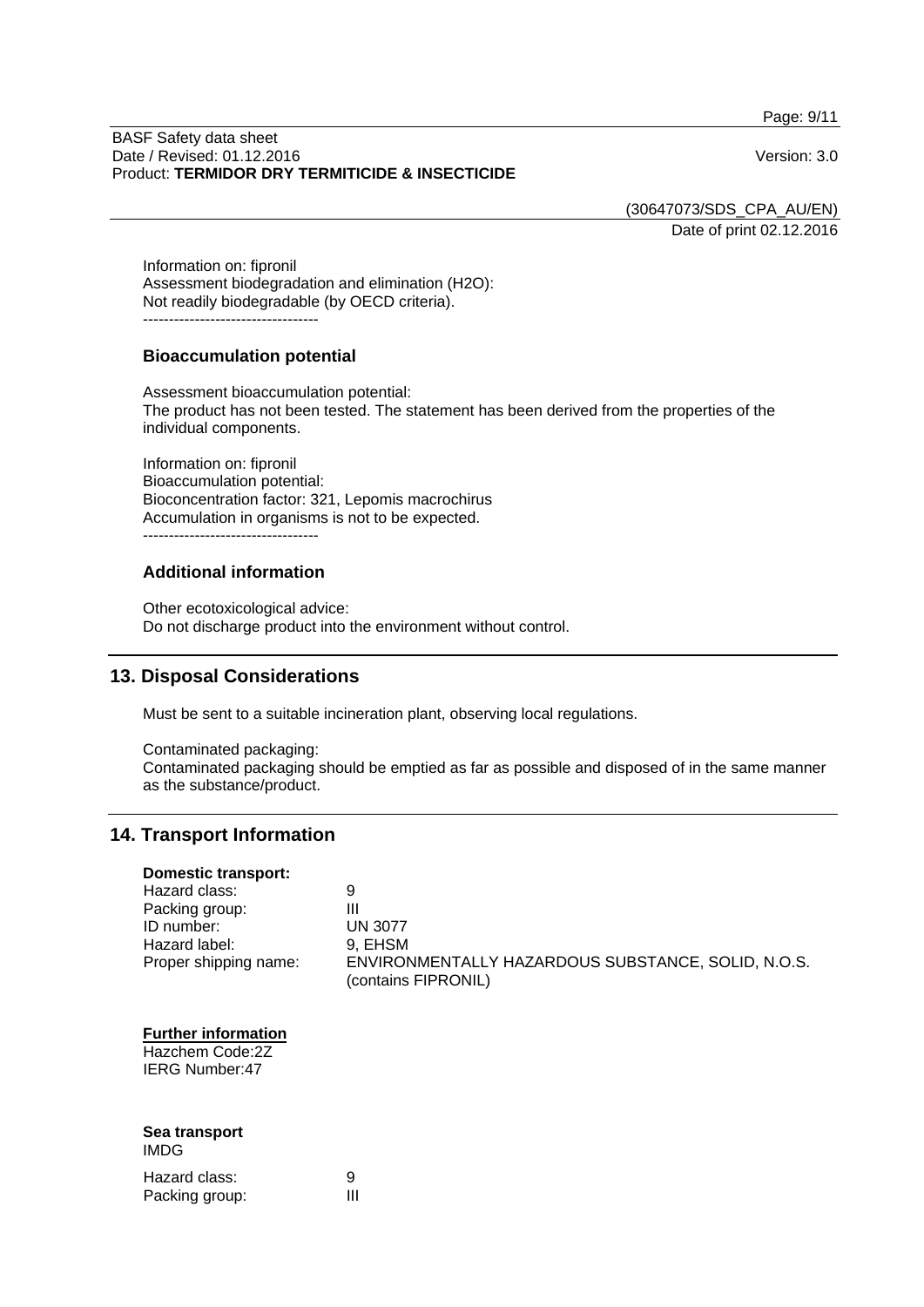Page: 10/11

#### BASF Safety data sheet Date / Revised: 01.12.2016 Version: 3.0 Product: **TERMIDOR DRY TERMITICIDE & INSECTICIDE**

(30647073/SDS\_CPA\_AU/EN)

Date of print 02.12.2016

| ID number:            | <b>UN 3077</b>                                     |
|-----------------------|----------------------------------------------------|
| Hazard label:         | 9. EHSM                                            |
| Marine pollutant:     | YES.                                               |
| Proper shipping name: | ENVIRONMENTALLY HAZARDOUS SUBSTANCE, SOLID, N.O.S. |
|                       | (contains FIPRONIL)                                |
|                       |                                                    |

| Air transport    |
|------------------|
| <b>IATA/ICAO</b> |

| Hazard class:         | 9                                                                         |
|-----------------------|---------------------------------------------------------------------------|
| Packing group:        | Ш                                                                         |
| ID number:            | <b>UN 3077</b>                                                            |
| Hazard label:         | 9. EHSM                                                                   |
| Proper shipping name: | ENVIRONMENTALLY HAZARDOUS SUBSTANCE, SOLID, N.O.S.<br>(contains FIPRONIL) |

#### **Further information**

Environmentally Hazardous Substances meeting the description of UN 3077 or UN 3082 are not subjected to the Australian Dangerous Goods Code when transported by road or rail in packagings not exceeding 500 kg(L) or IBCs.

# **15. Regulatory Information**

#### **Other regulations**

If other regulatory information applies that is not already provided elsewhere in this safety data sheet, then it is described in this subsection.

Standard for the Uniform Scheduling of Medicines and Poisons (SUSMP): Schedule 5

#### **Registration status:**

AICS, AU released w/o restriction f. BASF / not listed APVMA Approval 60654

# **16. Other Information**

Vertical lines in the left hand margin indicate an amendment from the previous version.